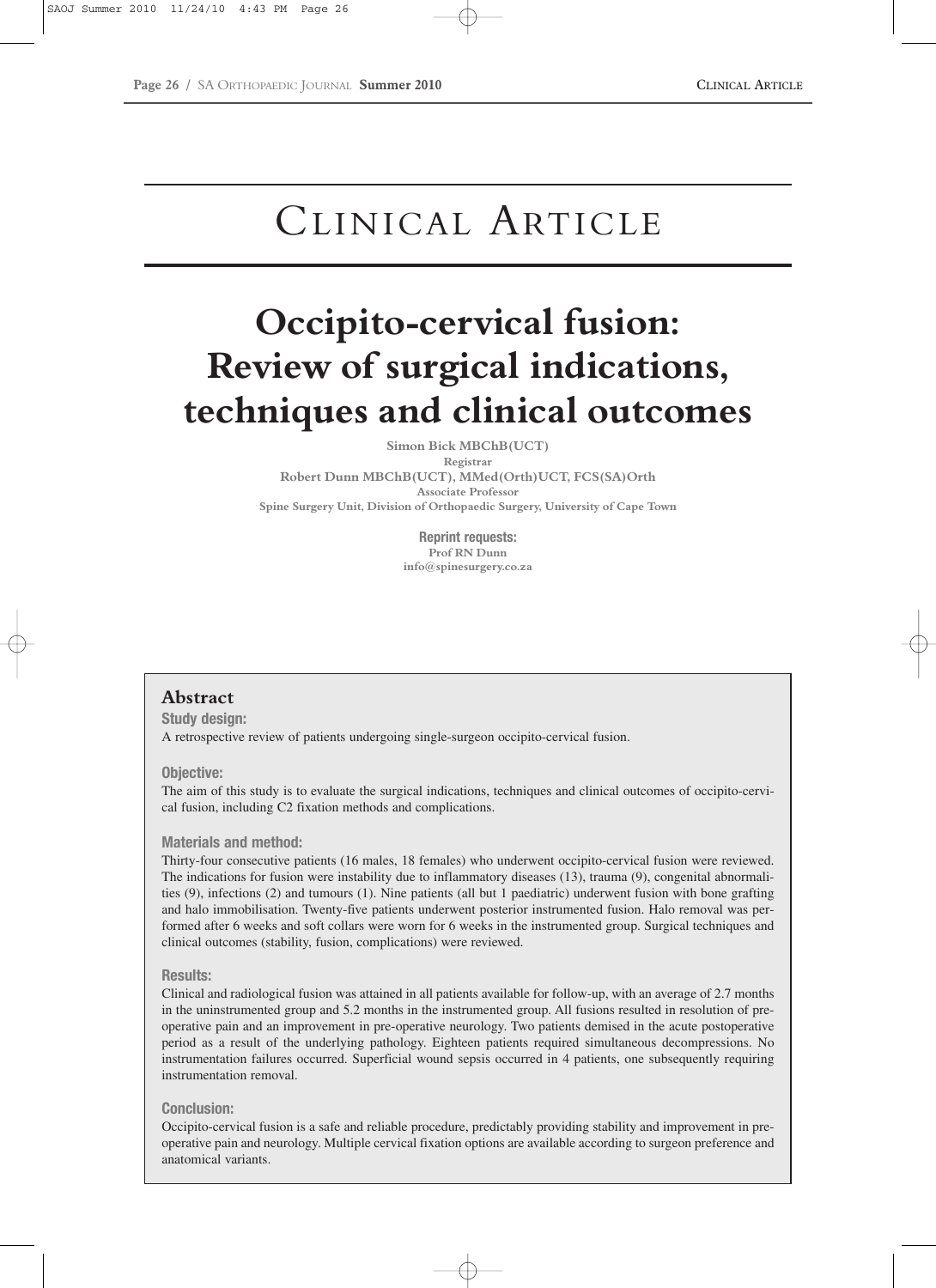## **Introduction**

Occipito-cervical fusion (OCF) is required when the junction is rendered unstable by a variety of pathological conditions including congenital abnormalities, inflammatory diseases, trauma, tumours and infections.

Over the years there has been an evolution of surgical technique as implants have developed to accommodate the challenges of the occipito-cervical junction. These range from onlay bone graft techniques with halo jacket immobilisation to sophisticated instrumentation techniques. Early on, tenuous wire fixation methods were utilised. Prof Brookes Heywood published on the use of the T-plate (usually used in distal radius fractures) as a fixation option.1 His concept was not dissimilar to the modular occipital plates used today.

The unique anatomy and function of the region, the perceived high risk of vascular and neurological complications, and the anatomical variations make OCF a challenging procedure. Currently, the accepted method for OCF is rigid posterior internal fixation utilising segmental modular instrumentation.<sup>2-9</sup>

We undertook a retrospective review of our patients undergoing OCF assessing surgical indications, technique, clinical outcomes and complications.

## **Methods and materials**

Thirty-four consecutive patients with occipito-cervical disorders undergoing OCF between December 2002 and February 2010 were identified. All procedures were performed by the senior author (RD) at Red Cross Children's Hospital, Groote Schuur Hospital and Constantiaberg Medi-Clinic.

The study was approved by the Research Ethics Committee of the Health Sciences Faculty, University of Cape Town, reference 188/2010.

There were two groups in this cohort, viz. a paediatric (< 16 years) and adult group. There were 12 patients in the paediatric group which included 5 females and 7 males. The average age was 8.6 years  $(1-16 \pm 5.0 \text{ years})$ . The adult group included 22 patients, 15 females and 7 males, with an average age of 52.9 years  $(25-79 \pm 15.4)$ .

The presenting complaints at the time of surgery were non-traumatic pain or instability, myelopathy and traumatic instability as shown in *Table I*. The paediatric myelopathy was due to Down's syndrome, Morquio's syndrome, congenital kyphosis and Conradi-Hunerman syndrome. In the adult group, the myelopathy was largely due to rheumatoid arthritis (5) and 1 tuberculosis. The myelopathies were generally mild and the patients were ambulant pre-operatively. Other paediatric indications included traumatic atlanto-occipital dissociation and chronic granulomatous osteitis.

Rheumatoid arthritis (13) predominated as a cause in the adult group, followed by trauma (7), tumour (1) and tuberculosis (1).

#### **Table I: Presenting complaints**

|                       | <b>Paediatric</b> | Adult | <b>Overall</b> |
|-----------------------|-------------------|-------|----------------|
| Pain / instability    |                   |       | מ ו            |
| Myelopathy            |                   |       | 11             |
| Traumatic instability |                   |       |                |
|                       | ר ו               |       | 34             |

Nine patients (8 paediatric, 1 adult) underwent uninstrumented fusions with halo immobilisation (*Figure 1*). Twenty-five patients (21 adult, 4 paediatric) underwent instrumented fusions. The PCR / Summit system (DePuy®) was used in 11 patients the Axon (Synthes<sup>®</sup>) in 14 patients.

Eighteen patients required simultaneous spine decompression due to myelopathy or stenosis. The majority were a posterior C1 arch resection (14), sub-axial laminectomy (3) and 1 necessitating a trans-oral odontoidectomy.

Pre-operative X-rays including dynamic views, CT and MRIs were reviewed to determine stability, the extent of soft-tissue abnormalities (tumour and pannus), bony pathology and their influence on planned fixation types and level.

Patients underwent general anaesthetic induction while supine. The halo group then had the halo applied and halovest assembled. Any misalignment was reduced if possible and confirmed on lateral image. The patients were re-positioned prone on the anterior halo struts and ring. The surgical procedure was performed through the posterior halostruts, and bone graft was harvested from the posterior iliac crest after ensuring the vest allowed adequate access.

In the instrumented group, a Mayfield clamp was applied before re-positioning on a Relton-Hall frame. Fluoroscopy was used to confirm the desired neutral cervical position, the reduction of anatomical malalignment, and the placement of instrumentation. Posterior iliac crest bone graft was utilised in 27 patients. Allograft was used in seven paediatric and trauma patients.



Child with halo vest applied in prone position for surgery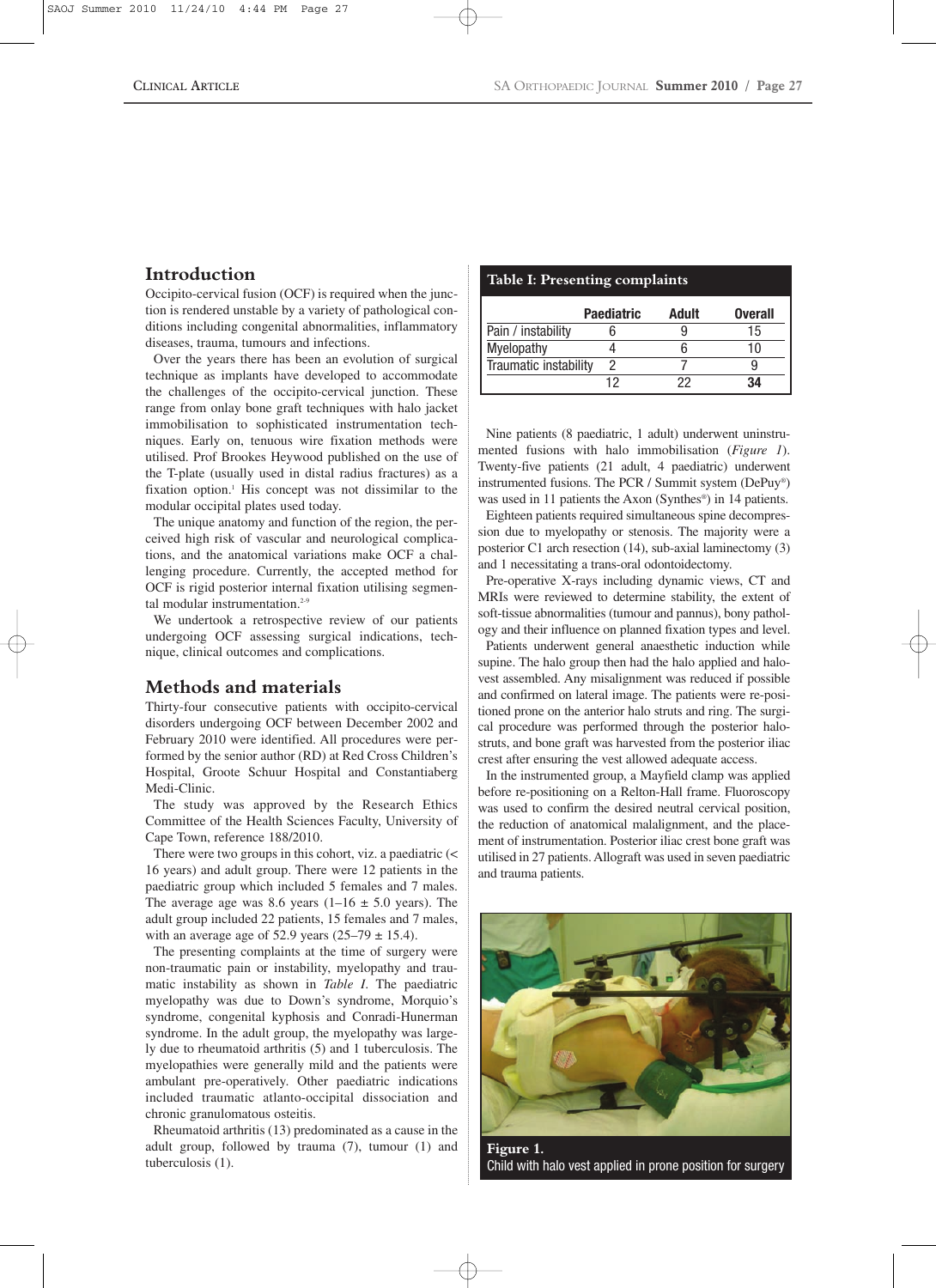The occipito-cervical area was exposed via a posterior midline approach with sub-periosteal exposure of the skull from the external occipital protuberance (EOP) to the required cervical level.

Occipital fixation was achieved with a T-plate fixed in the midline with 4.5 mm bicortical screws (*Figure 2*). The EOP was burred on the caudal side to facilitate plate placement, both flat against the skull and as cephalad as possible to allow fixation in the thickest bone. Careful drilling and tapping with the use of depth restriction guides was done. After an initial observation of subcutaneous plate–rod articulation prominence, subsequent plates were inverted. Skull plates were used in all patients except in a one-year-old patient where two paramedian plate/rods were applied due to anatomical constraints. Bicortical fixation was used.

Different cervical fixation methods were employed as determined by the indication for fixation and anatomical variants (*Figures 3*–*5*). These included C1/2 transarticular (3), C2 pedicle (14) or translaminar screws (7) and sub-axial lateral mass screws. The default C2 screw was the pedicle screw with the translaminar screw as a bail-out if the pedicle was not possible due to anatomical or technical limitations. All but one construct bypassed C1. In this patient C1 lateral mass screws were utilised. Seven patients were fixed to below C2 level. The fixation option was decided upon intraoperatively according to screw hold and surgeon satisfaction.

The average surgical time in the uninstrumented group was 83 minutes (40–195) and 137 minutes (85–275) in the instrumented group. The average blood loss was 142 ml  $(50-300)$  in the uninstrumented group and 513 ml  $(100-3)$ 300). The 3 300 ml blood loss was due to the vertebral artery injury.



**Figure 2.**  Inverted T-plate with translaminar C2 screws



**Figure 3.**  Occipital plate with translaminar C2 screws and bony fusion evident



Occipital plate, C1 arch wire and atlantoaxial transarticular screws

Halo jackets were worn for a minimum of 6 weeks, and removed as soon as possible thereafter as the children required a general anaesthetic for removal. In the instrumented group, a soft cervical collar was worn for 6 weeks postoperatively. Follow-up visits were arranged for 6 weeks, 3 months, 6 months, 1 year and annually thereafter, with radiographic follow-up at each visit.

Fusion was assessed on lateral radiographs as cross-trabeculation of bone mass, absence of peri-screw lucency and absence of instrumentation failure.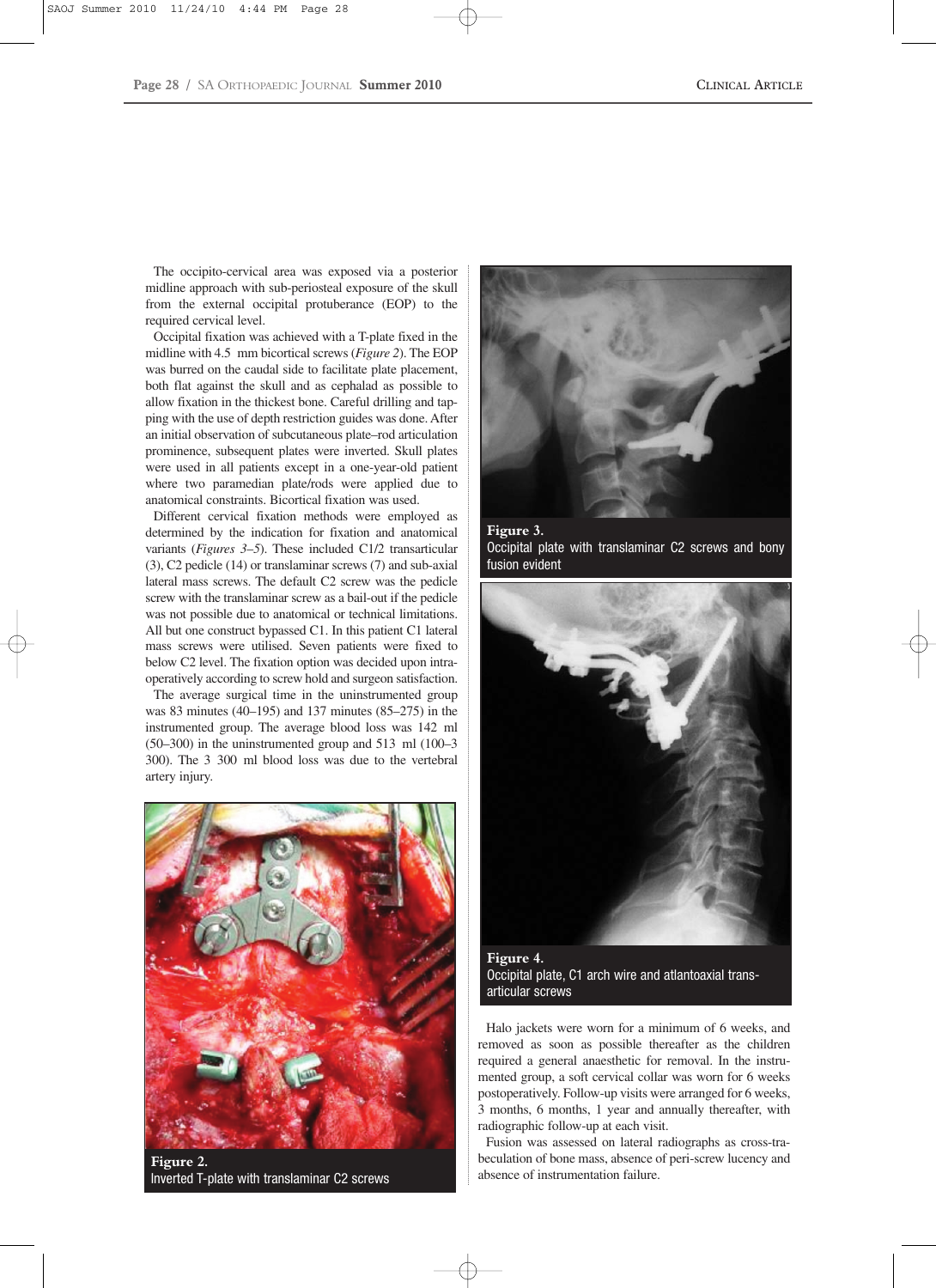

#### **Figure 5.**

Use of C1 lateral mass screws with C2 pedicle screws gives the most stable construct and allows reduction of C1 arch

## **Results**

Twenty-eight patients were available to follow-up with an average follow-up of 9.9 months (6–48). Four patients failed to return and two demised peri-operatively.

Successful clinical and radiological fusion was obtained in all 28 patients available for follow-up. In the uninstrumented group, all 8 patients fused at an average time of 2.7 months (1.5–4 months). In the instrumented group, 20 patients fused at an average time of 5.2 months (3–12 months).

**Successful clinical and radiological fusion was obtained in all 28 patients available for follow-up**

All patients with pre-operative radicular pain had resolution of their symptoms. Those with myelopathy had improvement to normal or near normal except for 2 infants in the paediatric group who remained myelopathic at follow-up.

The two patients who demised in the acute period postoperatively included an adult who had suffered traumatic atlanto-occipital dissociation and quadriparesis. She succumbed to respiratory complications in ICU. The second patient was a child with Trisomy 21. She required the transoral decompression and suffered a gastric stress ulcer with perforation in ICU post-surgery.

There were no instrumentation failures or revisions required. Two patients had minimal occipital plate lift-off (1–2 mm) on the postoperative films. This did not progress and both went on to successful fusion. One patient had an intra-operative cerebrospinal fluid leak from the occipital drill which stopped on screw insertion. There were no subsequent problems.

Four patients suffered from superficial postoperative wound infections. Two required oral antibiotics and dressings. The other two required washouts in the early postoperative period and settled on oral antibiotics. One subsequently required instrumentation removal at 2 years postop due to recurrence of infection. Once removed, the infection settled and she continued to have pre-operative symptom resolution. Of these two patients requiring wound washouts, one was a rheumatoid arthritis patient using methotrexate at the time of surgery and the other the Down's child. One patient, with the atlanto-occipital dissociation had an intra-operative unilateral vertebral artery violation during C1 screw placement. This settled with local measures. One patient suffered from a postoperative deep vein thrombosis.

## **Discussion**

OCF has progressed a long way since 1927 when Foerster first described the technique using a fibular graft in a patient who had sustained a dens fracture.<sup>10</sup> Prior to this, such pathology was viewed as inoperable and a terminal event. In 1928, Juvara and Dimitriu used tibial grafts, and in 1935, Khan and Yglesias reported the first case using iliac crest grafting to stabilise an atlanto-axial dislocation.<sup>11-12</sup>

For years onlay bone grafting was used with postoperative immobilisation in either a halo immobiliser or SOMI brace. Good results and fusion rates (up to 89%) have been shown using this method, but with prolonged external immobilisation and often initial skeletal traction. $13-16$ 

Wire fixation was used to secure the bone graft and assist in stability while awaiting bony fusion.17-23 Brattstrom and Granholm added methylmethacrylate to the fusion mass to increase stability, obviating halo immobilisation postoperatively.<sup>24</sup> This technique was adopted by several surgeons, but has largely been abandoned due to high complication rates.<sup>21,25-28</sup> Zygmunt published a long-term result on 163 patients with rheumatoid arthritis and OCF with this technique, 24 requiring reoperation, and 16 suffering from wound infection.<sup>29</sup> A study by Grob *et al* showed a 27% non-union rate, unacceptably high.<sup>27</sup>

Development of wire-based systems continued, with Hartshill-Ransford loops, Luque rods, rectangular Luque-Hartshill systems and hook-claw systems used with wire fixation with good results.<sup>30-41</sup> Malleable 5 mm rods (upside-down 'U'-shape), occipital titanium loops and threaded Steinman pins secured to the occiput with wire loops, and the cervical spinous processes or laminae have also shown good results.42-45

However C2 sublaminar wiring or spine-graft block wiring has been associated with cervical redislocation and neurological deterioration after tightening.22,28,43 Wire and cable systems also have the tendency to abrade through bone, affecting stability.46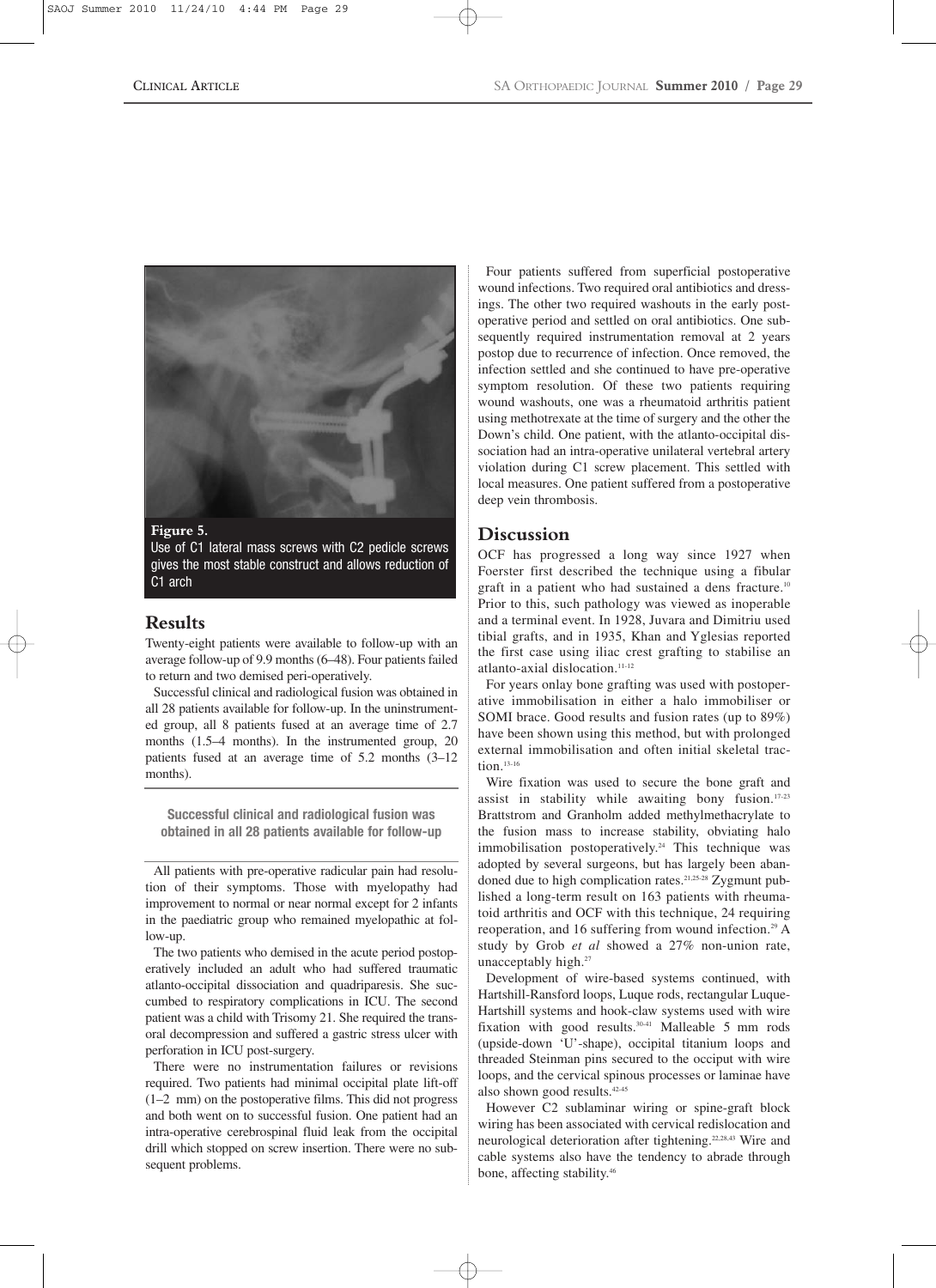Concerns over fusion rates and complications with earlier techniques<sup>47-53</sup> led Heywood to try plate and screw fixation, with additional wire fixation reserved for long segment fusions only.<sup>1</sup> Limited by the technology of the time, he used a distal radius T-shaped plate from the standard 'small fragment trauma set' with routine bone grafting and halo immobilisation. In addition, he studied cadavers and identified that the occiput was thickest in the midline. Twelve out of 14 patients went on to satisfactory fusion, with one failure in a rheumatoid arthritis patient.

Several studies on rigid plate fixation followed.<sup>27,54-57</sup> The main successes with this procedure were improved fusion rates and the end of the absolute need for prolonged postoperative immobilisation. This can partly be attributed to the C1–2 transarticular screw, developed by Magerl, and repeatedly shown to be superior to wire-based fixation systems.55-57 Gluf *et al*, in a review of 353 C1–2 transarticular screw insertions for atlantoaxial instability, noted vertebral artery injury in six screws (1.7%), five malpositioned screws, yet an overall fusion rate of 98%.<sup>58</sup>

Modular screw-and-rod systems were developed on the success of rigid plate fixation.<sup>59-61</sup> Abumi published a series using cervical pedicle screws in a screw-rod construct, with fusion obtained in 24 of 26 patients, significant malalignment correction, and no screw insertion complications.62 Vale described a rigid posterior OCF system, improving the occipital fixation points towards the thicker skull midline under the external occipital protuberance.<sup>63</sup>

Onlay bone grafting and halo immobilisation has been shown to be an effective procedure for OCF in children and adolescents with upper cervical instability.<sup>64-66</sup> This is due to rapid fusion rates, but many adults find prolonged halo restriction unacceptable.

As 50 per cent of the total range of motion of the neck occurs through occiput-C2 level, stable fixation remains key to successful fusion in OCF procedures.<sup>67,68</sup> Complete screw systems have been proven biomechanically over wire fixation methods.<sup>69-70</sup> C1 wire fixation to the construct significantly increased the construct's stability. Pedicle screws have an advantage over transarticular screws in that the laminae are not required for fixation, hence can be used after posterior decompression.<sup>62</sup>

Occipital fixation has evolved from traditional wire fixation to screw fixation.27,69 Central screw positioning, just below the superior nuchal line, has been shown to be the thickest and safest region.<sup>1,71-73</sup> Bicortical screws have 50% greater pullout strength than unicortical screws or occipital wires, with pullout strength directly related to the skull bone thickness, and no significant difference between cortical and cancellous screw types.74-75 Lateral and midline occipital bicortical screw fixation, using modern rodscrew systems, show similar biomechanical properties.<sup>76</sup> Inside-out techniques for occipital screw fixation show biomechanical but not clinical superiority over traditional outside-in methods.71,77-79

More recently C1 lateral mass–C2 pedicle screw combinations have been found to be superior to the C1–2 transarticular method.80-81 Translaminar screws have been reported to be a safe alternative.<sup>82</sup> They reduce risk to the vertebral arteries and are recommended for patients with high riding vertebral arteries or small pedicles.

### **Conclusions**

OCF, whether rigid instrumented fusion or onlay bone grating and halo immobilisation, remains a successful, safe and reliable procedure for the stabilisation of the OC junction for a variety of indications. It achieves stability and a marked improvement in pre-operative pain and neurology.

The on-lay fusion with halo immobilisation remains a good option in the paediatric group who experience rapid fusion and tolerate the halo well. In adults the advantage of rigid fixation obviating prolonged immobilisation makes it a valuable option. Modular instrumentation allows individualisation of fixation techniques to minimise risk and maximise stability, based on patient-specific anatomy. C2 screws provide excellent cervical purchase, but the surgeon should be capable of multiple techniques as this option is not possible in all individuals.

*No benefits were received by any of the authors from a commercial party related directly or indirectly to the subject of this article.*

**References**

- 1. Heywood AWB, Learmonth ID, Thomas M. Internal fixation for occipitocervical fusion. *J Bone Joint Surg [Br]* 1988; **70**: 708-11.
- 2. Paquis P, Breuil V, Lonjon M, *et al*. Occipitocervical fixation using hooks and screws for upper cervical instability. *Neurosurgery* 1999; **44**: 324–31.
- 3. Grob D, Dvorak J, Panjabi M, *et al*. Posterior occipitocervical fusion. A preliminary report of a new technique. *Spine* 1991; **16** (Suppl 3): S17–S24.
- 4. Sasso RC, Jeanneret B, Fischer K, *et al*. Occipitocervical fusion with posterior plate and screw instrumentation: A longterm follow-up study. *Spine* 1994; **19**: 2364-68.
- 5. Lieberman IH, Webb JK. Occipito-cervical fusion using posterior titanium plates. *Eur Spine* 1998; **7**(4): 308-12.
- 6. Jeanneret B. Posterior rod system of the cervical spine: a new implant allowing optimal screw insertion. *Eur Spine J* 1996; **5**: 350–56.
- 7. Abumi K, Takada T, Shono Y, *et al*. Posterior occipitocervical reconstruction using cervical pedicle screws and plate-rod systems. *Spine* 1999; **24**: 1425–34.
- 8. Vale FL, Oliver M, Cahill DW. Rigid occipitocervical fusion. *J Neurosurg (Spine 2)* 1999; **91**: 144–50.
- 9. Nockels RP, Shaffrey CI, Kanter AS, Azeem S, York JE. Occipitocervical fusion with rigid internal fixation: long-term follow-up data in 69 patients. *J Neurosurg Spine* 2007; **7**: 117–23.
- 10. Foerster O. Die Leitungsbahnen des Schmerzgefühls und die chirurgische Behandlung der Schmerzzustände. *Berlin: Urban & Schwarzenburg*, 1927.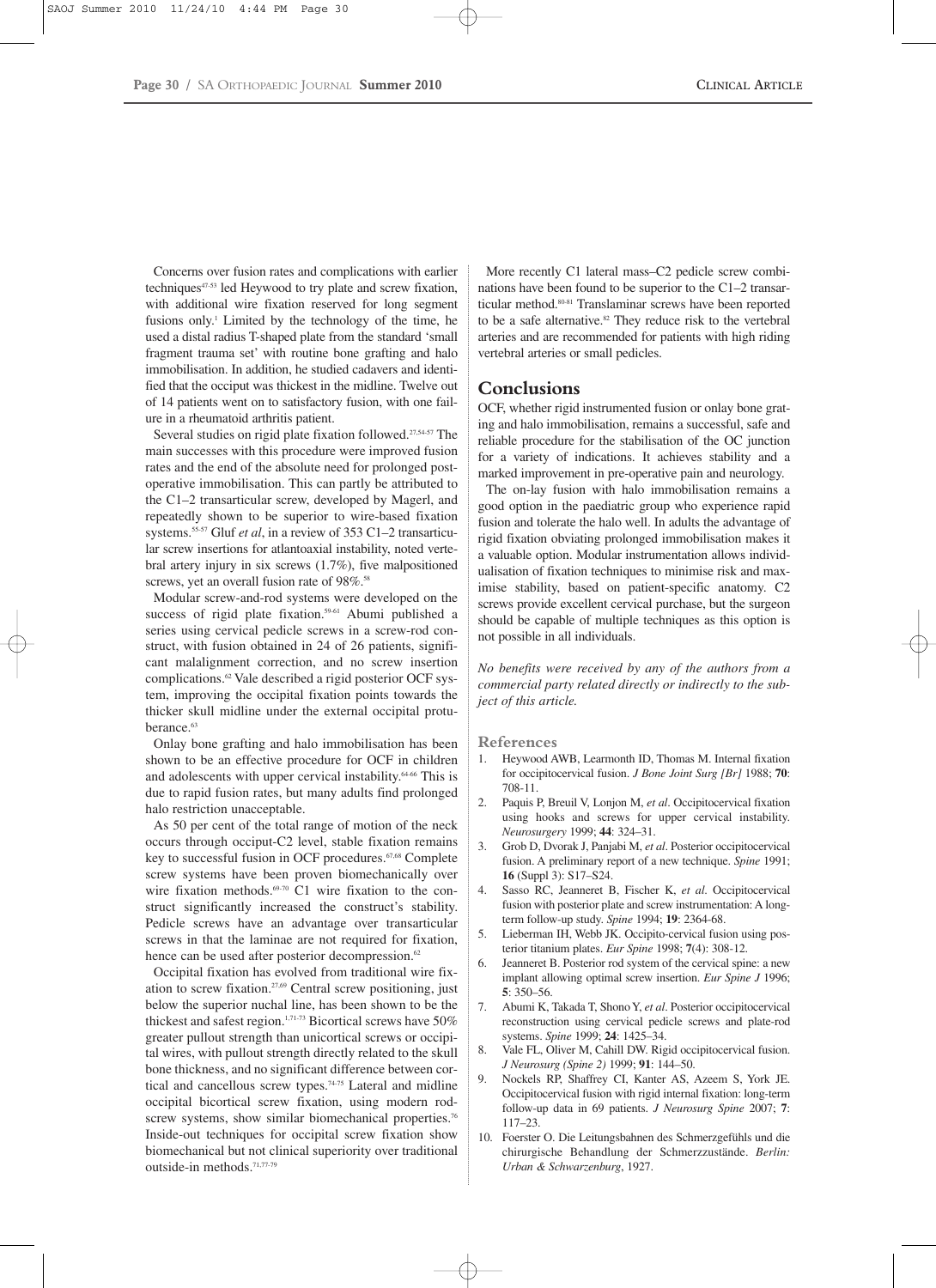- 11. Juvara E, Dimitriu V. Luxation atloido-axoidienne avec phenomes compressifs, Operation secondaire. *Lyon Chirurgical* 1928; **25**: 668.
- 12. Kahn EA, Yglesias L. Progressive atlanto-axial dislocation. *Journal of the American Medical Association* 1935; 105: 348.
- 13. Perry J, Nickel VL. Total cervical-spine fusion for neck paralysis. *JBJS [Am]* 1959; **41-A**: 37.
- 14. Thompson H. The 'halo'traction apparatus. *J Bone Joint Surg* 1962; **44-B**: 655-61.
- 15. Newman P, Sweetnam R. Occipito-cervical fusion: an operative technique and its indications. *J Bone Joint Surg [Br]* 1969; **51-B**, 423-31.
- 16. Elia M, Mazzara JT, Fielding JW. Onlay technique for occipitocervical fusion. *Clin Orthop* 1992; **280**: 170–74.
- 17. Hamblen DL. Occipito-cervical fusion: Indications, technique and results. *J Bone Joint Surg Br* 1967; **49**: 33–45.
- 18. Grantham SA, Dick HM, Thompson RC, Stinchfield FE. Occipitocervical arthrodesis: Indications, technique and results. *Clinical Orthop* 1969; **65**: 118-29.
- 19. Wertheim SB, Bohlman HH. Occipitocervical fusion: Indications, technique and long-term results in thirteen patients. *J Bone Joint Surg [Am]* 1987; **69**: 833-36.
- 20. McAfee PC, Cassidy JR, Davis RF, North RB, Ducker TB. Fusion of the occiput to the upper cervical spine. A review of 37 cases. *Spine* 1991; **16**: S490–4.
- 21. Zygmunt S, Saveland H, Brattstrom H, *et al*. Reduction of rheumatoid periodontoid pannus following posterior occipitocervical fusion visualised by magnetic resonance imaging. *Br J Neurosurg* 1988; **2**: 315–20.
- 22. Jain VK, Takayasu M, Singh S, *et al*. Occipital-axis posterior wiring and fusion for atlantoaxial dislocation associated with occipitalization of the atlas. Technical note. *J Neurosurg* 1993; **79**: 142–44.
- 23. Jain VK, Mittal P, Banerji D, *et al*. Posterior occipitoaxial fusion for atlantoaxial dislocation associated with occipitalised atlas. *J Neurosurg* 1996; **84**: 559-64.
- 24. Brattstrom H, Granholm L. Atlanto-axial fusion in rheumatoid arthritis: a new method of fixation with wire and bone cement. *Acta Orthop Scand* 1976; **47**: 619-28.
- 25. Clark CR, Keggi KJ, Panjabi MM. Methylmethacrylate stabilization of the cervical spine. *J Bone Joint Surg* 1984; **66A**: 40–66.
- 26. Stambough JL, Balderston RA, Grey S. Technique for occipito-cervical fusion in osteopenic patients. *J Spinal Disord* 1990; Dec. **3**(4): 404-47 .
- 27. Grob D, Dvorak J, Panjabi MM, *et al*. The role of plate and screw fixation in occipitocervical fusion in rheumatoid arthritis. *Spine* 1994; **19**: 2545–51.
- 28. McAfee PC, Bohlman HH, Ducker T, *et al*. Failure of stabilization of the spine with methylmethacrylate: A retrospective analysis of twenty-four cases. *J Bone Joint Surg* 1986; **68A**: 1145–57.
- 29. Zygmunt SC, Christensson D, Saveland H, Rydholm U, Alund M. Occipitocervical fixation in rheumatoid arthritis: An analysis of surgical risk factors in 163 patients. *Acta Neurochir Wien* 1995; **135**: 24–31.
- 30. Malcolm GP, Ransford AO, Crockard HA. Treatment of nonrheumatoid occipitocervical instability. Internal fixation with the Hartshill-Ransford loop. *J Bone Joint Surg Br* 1994; **76**: 357–66.
- 31. Ransford AO, Crockard HA, Pozo JL, *et al*. Craniocervical instability treated by contoured loop fixation. *J Bone Joint Surg Br* 1986; **68**: 173–77.
- 32. Luque ER. The anatomic basis and development of segmental spinal instrumentation. *Spine* 1982; **7**: 270-75.
- 33. Nakano N, Nakano T. Upper cervical fusion with SSI. Preliminary report. Thirteenth Annual Meeting of the Cervical Spine Research Society, Cambridge, Massachusetts, Dec. 6, 1985.
- 34. Itoh T, Tsuji H, Katoh Y,Yonezawa T, Kitagawa H. Segmental spinal instrumentation for rheumatoid diseases. *Spine* 1988; **13**: 1234-38.
- 35. Vanden Berghe A, Ackerman C, Veys E, *et al*. Occipito-cervical fusion in rheumatoid arthritis. *Acta Orthop Belg* 1991; **57**(Suppl 1): 94–98.
- 36.. Ellis PM, Findlay JM. Craniocervical fusion with contoured Luque rod and autogeneic bone graft. *Can J Surg* 1994; **37**: 50–54.
- 37. MacKenzie AI, Uttley D, Marsh HT, *et al*. Craniocervical stabilization using Luque/Hartshill rectangles. *Neurosurgery* 1990; **26**: 32–36
- 38. Sakou T, Kawaida H, Morizono Y, *et al*. Occipitoatlantoaxial fusion utilizing a rectangular rod. *Clin Orthop* 1989; **239**: 136–44.
- 39. Zimmermann M, Wolff R, Raabe A, Stolke D, Seifert V. Palliative occipito-cervical stabilization in patients with malignant tumours of the occipito-cervical junction and the upper cervical spine. *Acta Neurochir Wien* 2002; **144**: 783–90.
- 40.. Faure A, Monteiro R, Hamel O, *et al*. Inverted-hook occipital clamp system in occipitocervical fixation. Technical note. *J Neurosurg (Spine 1)* 2002; **97**: 135–.41
- 41. Paquis P, Breuil V, Lonjon M, *et al*. Occipitocervical fixation using hooks and screws for upper cervical instability. *Neurosurgery* 1999; **44**: 324–31.
- 42.. Fehlings MG, Errico T, Cooper P, *et al*. Occipitocervical fusion with a five-millimeter malleable rod and segmental fixation. *Neurosurgery* 1993; **32**: 198–208.
- 43. Sonntag VKH, Dickman CA. Craniocervical stabilization. *Clin Neurosurg* 1993; **40**: 243–72.
- 44. Jackson RJ, Gokaslan ZL. Occipitocervicothoracic fixation for spinal instability in patients with neoplastic processes. *J Neurosurg* 1999; **91**(Suppl): 81–89.
- 45. Singh SK, Rickards L, Apfelbaum RI, *et al*. Occipitocervical reconstruction with the Ohio Medical Instruments Loop: results of a multicenter evaluation in 30 cases. *J Neurosurg (Spine 3)* 2003; **98**: 239–46.
- 46. Dickman CA, Papadopoulos SM, Crawford NR, *et al*. Comparative mechanical properties of spinal cable and wire fixation systems. *Spine* 1997; **22**: 596–604.
- 47. Roy-Camille R, Saillant G, Mazel C. Treatment of cervical spine injuries by posterior osteosynthesis with plates and screws. In: Kehr P, Weidner A, eds. *Cervical Spine* 1987; Vol 1. New York: Springer-Verlag.
- 48. Roy-Camille R, Saillant G, Mazel C. Internal fixation of the unstable cervical spine by posterior osteosynthesis with plates and screws. In: Sherk H, ed. *The Cervical Spine*. 2nd ed. 1989: 390-403. Philadelphia: JB Lippincott .
- 49. Roy-Camille R, Gagna G, Lazennec JY. L'Arthrodese Occipito-Cervicale. In Roy-Camille R (ed). *Cinqiemes Journees d'Orthopedie de la Pitie* 1986. Rachis Cervical Superieur. Paris, Masson 49-51.
- 50. Smith MD, Anderson P, Grady MS. Occipitocervical arthrodesis using contoured plate fixation. *Spine* 1993; **18**: 1984-90.